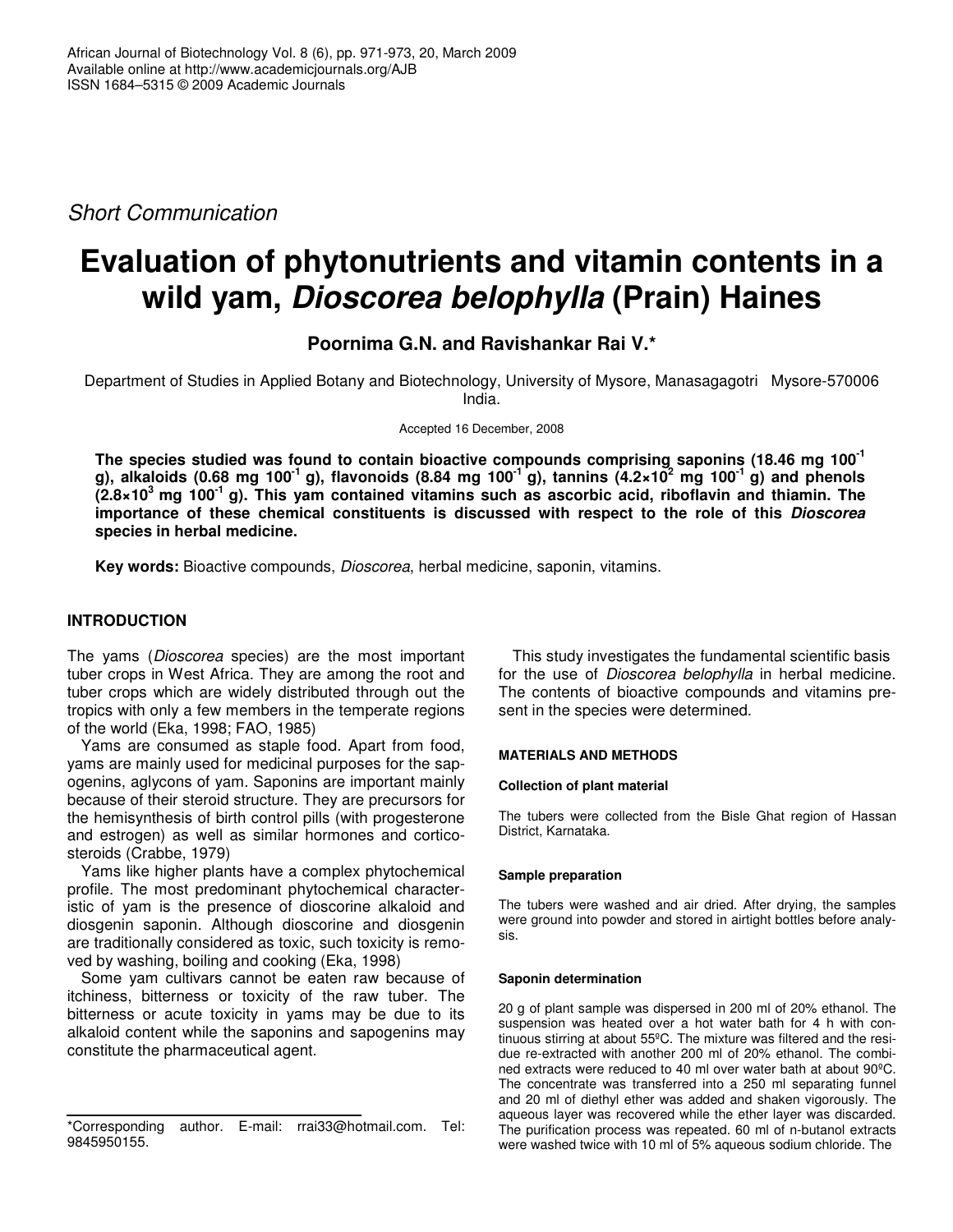remaining solution was heated in a water bath. After evaporation the sample were dried in the oven into a constant weight. The saponin content was calculated in percentage (Nahapetian and Bassiri, 1975).

## **Alkaloid determination**

5 g of the sample was weighed into a 250 ml beaker and 200 ml 20% acetic acid in ethanol was added and covered to stand for 4 h. this was filtered and the extract was concentrated using a water bath to one quarter of the original volume. Concentrated ammonium hydroxide was added drop wise to the extract until the precipitation was complete. The whole solution was allowed to settle and the precipitation was collected by filtration and weighed (Obadoni and Ochuko, 2001; Harborne, 1973).

## **Preparation of fat free sample**

2 g of the plant sample was defatted with 100 ml of n-hexane using a soxhlet apparatus for 2 h.

## **Determination of total phenols**

For the extraction of the phenolic component, the fat free sample was boiled with a 50 ml of ether for 14 min. 5 ml of the extract was pipette into a 50 ml flask, then 10 ml of distilled water was added. 2 ml of ammonium hydroxide solution and 5 ml of concentrated amyl alcohol were also added. The sample was made up to mark and left to react for 30 min for colour development. The absorbance of the solution was read using spectrophotometer at 505 nm wavelength (Obadoni and Ochuko, 2001; Harborne, 1973).

## **Flavonoid determination**

10 g of the sample was extracted repeatedly with 100 ml of 80% aqueous methanol at room temperature. The whole solution was filtered through Whatmann filter paper No.1. The filtrate was later transferred into a crucible and evaporated to dryness over a water bath and weighed (Boham and Kocipai, 1994).

#### **Tannin determination**

500 mg of the sample was weighed into 100 ml bottle; 50 ml of distilled water was added and shaken for 1 h in a shaker. This was filtered into a 50 ml volumetric flask and made up to the mark. Then 5 ml of the filtrate was pipette out into a tube and mixed with 3 ml of 0.1 M FeC $I_3$  in 0.1 N HCl and 0.008 M potassium ferrocyanide. The absorbance was measured in a spectrophotometer at 120 nm wavelength within 10 min. A blank sample was prepared and read at the same wavelength. A standard was prepared using tannin acid to get 100 ppm and measured (Van-Burden and Robinton, 1981).

## **Determination of thiamine**

50 g of the sample was homogenized with ethanolic sodium hydroxide (50 ml). It was filtered into a 100 ml flask. 10 ml of the filtrate was pipette and the colour was developed by addition of 10 ml of potassium dichromate and read at 360 nm. A blank sample was prepared and read at the sample wavelength.

## **Determination of riboflavin**

5 g of the sample was extracted with 100 ml of 50% ethanol solution and shaken for 1 h. This was filtered into a 100 ml of the extract that was pipette into 50 ml volumetric flask. 10 ml of 5% potassium permanganate and 10 ml of  $30\%$  H<sub>2</sub>O<sub>2</sub> were added and allowed to stand over a hot water bath for about 30 min. 2 ml of 40% sodium sulphate was added. This was made up to 50 ml mark and the absorbance measured at 510 nm in a spectrophotometer.

## **Determination of ascorbic acid (vitamin C)**

5 g of the sample was weighed in to a bottle and 100 ml of EDTA / TCA (2:1) extracting solution were mixed and the mixture shaken for 30 min. This was transferred into a centrifuge tube and centrifuged at 3000 rpm for about 20 min. It was transferred into a 100 ml volumetric flask and 1% starch indicator was added. These were added and titrated with 20% CuSO<sup>4</sup> solution to get a dark end point (Barakat et al., 1993).

# **RESULTS AND DISCUSSION**

The saponin and alkaloid content are considered important due to their toxicity in yam. These toxic metabolites occur in varying concentrations in yam tubers. *D. belo*phylla has the saponin content of 18.46 mg 100<sup>-1</sup> g. A good amount of alkaloid was also found apart from saponins with 0.68 mg  $100^{-1}$  g. Other phytonutrients important in the pharmacological characteristics relating to yams include the flavonoids. 8.84 mg  $100^{-1}$  g of flavonoid was found. Tannins and phenolic compounds are in meager quantities than other phytonutrients determined in the yam tubers.

The tubers are relatively rich in ascorbic acid, riboflavin and thiamin. *D. belophylla* contained 1.67 mg 100<sup>-1</sup> g of ascorbic acid,  $0.70 \text{ mg } 100^{-1}$  g of thiamin and  $0.43 \text{ mg}$  $100<sup>-1</sup>$  g of riboflavin.

Yams have been well respected by the herbalist community for generations due to their potency in enhancing fertility in males. This may be due to the presence of steroidal sapogenins such as diosgenin which have been isolated from yams. Diosgenin from yams have been used as precursors for the synthesis of hormones and corticosteroids which improve fertility in males (Crabbe, 1979; Oliver-Bever, 1989). It should be noted that toxic saponins are removed by washing the tubers before consumption (Eka, 1998).

Properties of saponins include formation of foams in aqueous solution, hemolytic activity and cholesterol binding properties and bitterness. Saponins natural tendency to ward off microbes makes them good candidates for treating fungal and yeast infections. These compounds served as natural antibiotics, which help the body to fight infections and microbial invasion (Sodipo et al., 2000). These compounds also appear to greatly enhance the effectiveness of certain vaccines. Plant saponins help humans to fight fungal infections, combat microbes and viruses, boost the effectiveness of certain vaccines and